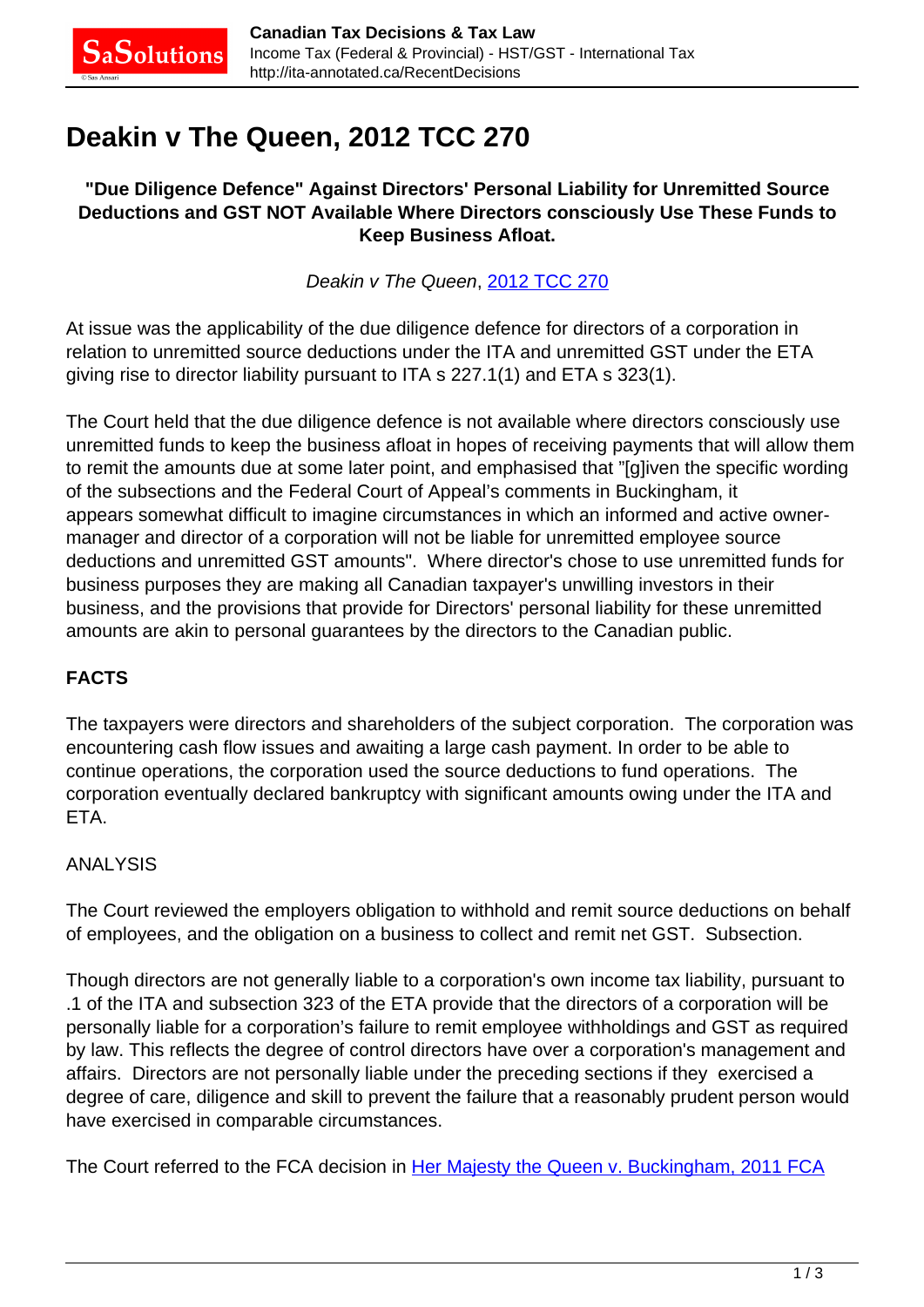[142,](http://canlii.ca/t/fl892) were the due diligence defence was considered in relation to unremitted source deductions. The FCA recognised that the provisions in question aim at the prevention of failures to remit and stated:

In order to rely on these defences, a director must thus establish that he turned his attention to the required remittances and that he exercised his duty of care, diligence and skill with a view to preventing a failure by the corporation to remit the concerned amounts.

# […]

The traditional approach has been that a director's duty is to prevent the failure to remit, not to condone it in the hope that matters can be rectified subsequently: Canada v. Corsano, [\[1999\] 3 F.C. 173](http://www.lexisnexis.com:80/ca/legal/search/runRemoteLink.do?langcountry=CA&linkInfo=F%23CA%23FCR%23sel2%253%25year%251999%25page%25173%25sel1%251999%25vol%253%25&risb=21_T15143824049&bct=A&service=citation&A=0.7046021604198833) (C.A.) at para. 35, Ruffo v. Canada, [2000 D.T.C. 6317](http://www.lexisnexis.com:80/ca/legal/search/runRemoteLink.do?langcountry=CA&linkInfo=F%23CA%23DTC%23year%252000%25page%256317%25sel1%252000%25&risb=21_T15143824049&bct=A&service=citation&A=0.4967633565209605), [2000] 4 C.T.C. 39 (F.C.A.).

## $[...]$

In circumstances where a corporation is facing financial difficulties, it may be tempting to divert these Crown remittances in order to pay other creditors and thus ensure the continuation of the operations of the corporation. It is precisely such a situation which both section 227.1 of the Income Tax Act and section 323 of the Excise Tax Act seek to avoid. The defence under subsection 227.1(3) of the Income Tax Act and under subsection 323(3) of the Excise Tax Act should not be used to encourage such failures by allowing a due diligence defence for directors who finance the activities of their corporation with Crown monies on the expectation that the failures to remit could eventually be cured.

# […]

A director of a corporation cannot justify a defence under the terms of subsection 227.1(3) of the Income Tax Act where he condones the continued operation of the corporation by diverting employee source deductions to other purposes. The entire scheme of section 227.1 of the Income Tax Act, read as a whole, is precisely designed to avoid such situations. In this case, though the respondent had a reasonable (but erroneous) expectation that the sale of the online course development division could result in a large payment which could be used to satisfy creditors, he consciously transferred part of the risks associated with this transaction to the Crown by continuing operations knowing that employee source deductions would not be remitted. This is precisely the mischief which subsection 227.1 of the Income Tax Act seeks to avoid.

### [emphasis original]

The Court also referred to the FCA comments in Buckingham regarding the decision in HMQ v. McKinnon, [2001] 2 F.C. 203 CA, subnom [Worrell v. Canada](http://canlii.ca/t/1c6vr) where the FCA wrote: